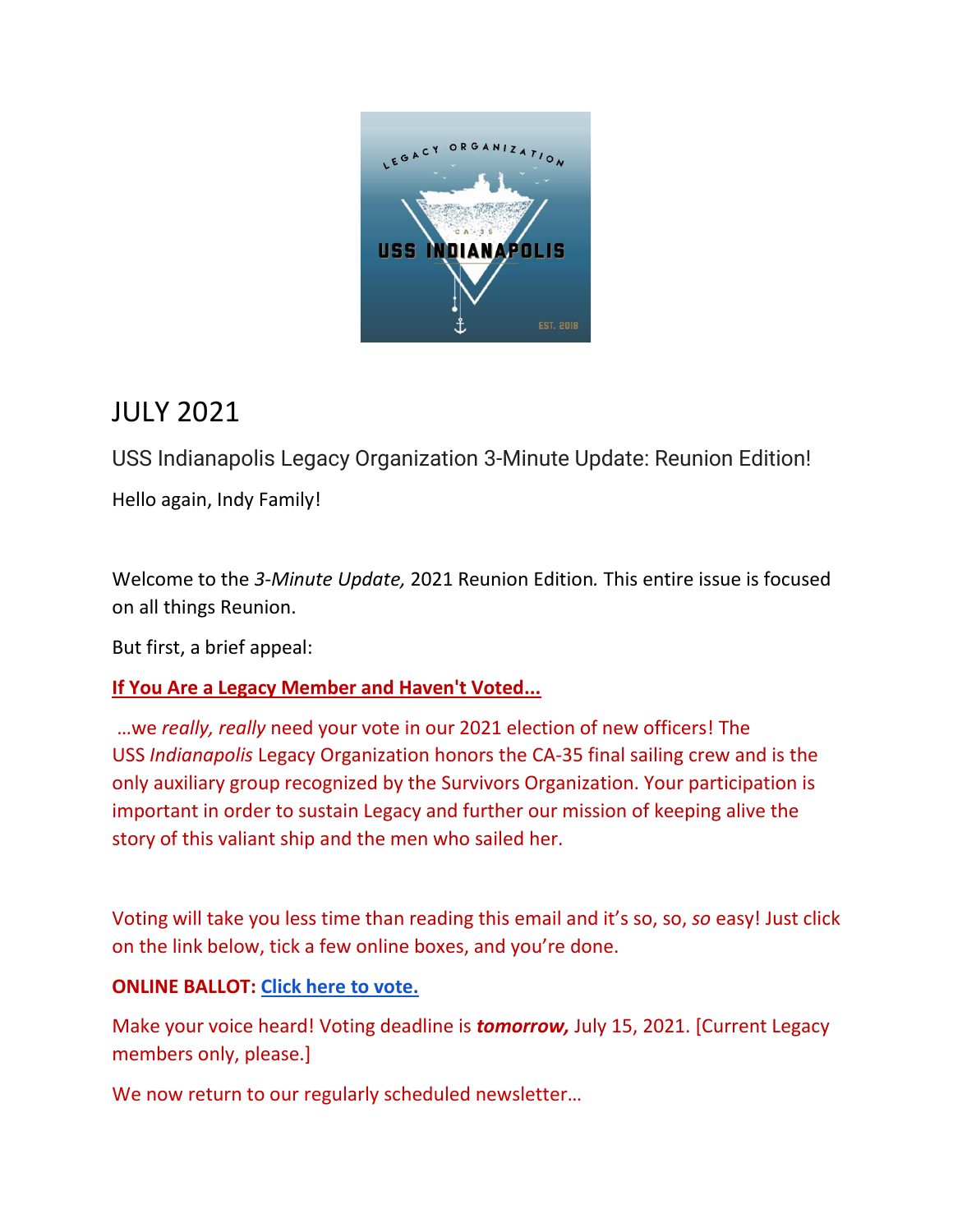#### **2021 Virtual Reunion**

The 76th anniversary commemorating USS *Indianapolis* (CA-35) is just over two weeks away. All events will be held on our social media platforms (Facebook, Instagram, YouTube). Content will be shared over several days beginning on Saturday, July 24. The schedule of video and live events is evolving, so be sure to check our website, [ussindianapolis.com,](http://ussindianapolis.com/) for the latest schedule updates and direct links to online events.

Tune in for the main events on Friday, July 30. One highlight will be our virtual memorial service, which this year will be a tribute to the entire final sailing crew. Also, hang out with us later in the day on July 30 for a virtual "holding court," when we will reminisce about fun stories from past reunions. (Time to be announced.) Finally, be sure to join us for the annual Legacy Organization membership meeting on Saturday, July 31. (More on that below.)

#### **Why You Should Attend Our Member Meeting, Even If You're Not a Member**

There are boring, parliamentary-type meetings…and then there is the Legacy membership meeting—and we swear to Bob it will *not* be boring. Check out this fun agenda:

1. **The 2021 Legacy Bravo Zulu Awards:** At this year's membership meeting, we are launching Legacy's new volunteer recognition program, named in honor of the U.S. Navy signal flag message that means, "Well done!" The Legacy Bravo Zulu Awards will recognize individuals, Legacy committees, and outside organizations that demonstrate exemplary service through leadership, support, or a specific project that honors USS *Indianapolis* (CA-35), furthers her story, and reflects great credit upon her crew and upon the Legacy Organization.

2. **Meet Your New Officers:** Nominating Committee Chair Doug Sinclair will introduce Legacy's new Vice Chair and Secretary, and we will also bid "Fair winds and following seas" to departing board members, Jane Gwinn Goodall and Sara Vladic.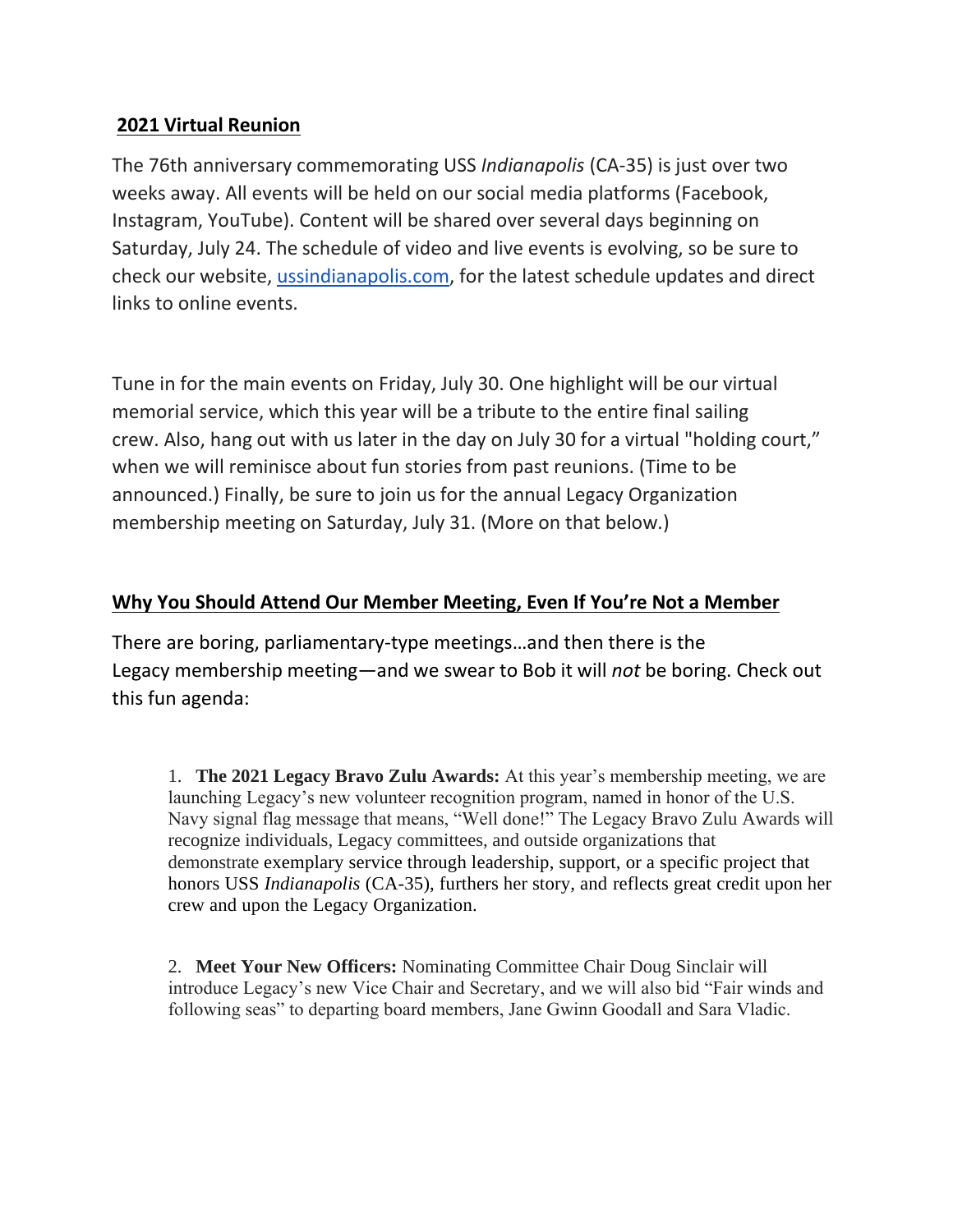3. **Students in Action:** Our meeting will also feature a special photo presentation by the Legacy Student Membership, showing what our inaugural group of students has accomplished over the past year.

4. **Wheel of Fortune:** Everyone who attends the meeting will be entered in our door prize drawing. Merchandise co-chair Karen Thelen Corby will spin our Wheel of Fortune to choose the winners.

5. **Fredericksburg Sneak Peek:** Last but not least, this year's meeting will feature a video preview of what's in store for those who attend our 2022 regional event in



Fredericksburg, Texas. Come check it out, y'all! (See what I did there?

The Legacy member meeting will take place on Saturday, July 31, at 10am Pacific/1pm Eastern. Look for a link that day on our online platforms, or save this link and click it to

join: <https://us06web.zoom.us/j/84633016922?pwd=R09sdzdEUXM2NWl5NG1BZkk5YTdYZz09>

### **Top Secret Auction Item Unveiled**

Last month, I mentioned that Legacy's student members would be offering a "Top Secret" item at this year's Virtual Auction. Today, I am thrilled to unveil this beautiful item: a unique stained-glass work of art representing the crew of USS *Indianapolis* CA-35. I have attached to this email a photo of this incredible work of art, which includes ten stars representing the WWII battles in which Indy fought.

This piece was inspired by founding student member Shea Haas, whose great uncle, Radioman 2c Robert Rutherford, boarded Indy in October 1942 and was lost at sea after the ship's tragic sinking. Shea had the vision to raise money for the Legacy Organization by commissioning an art piece that anyone connected to the story would absolutely treasure. She worked with her cousin, artist Jeff Rutherford, to design the piece.

Our Virtual Auction will open on July 28 and close on July 31, 2021. All proceeds will benefit the Legacy Organization programs.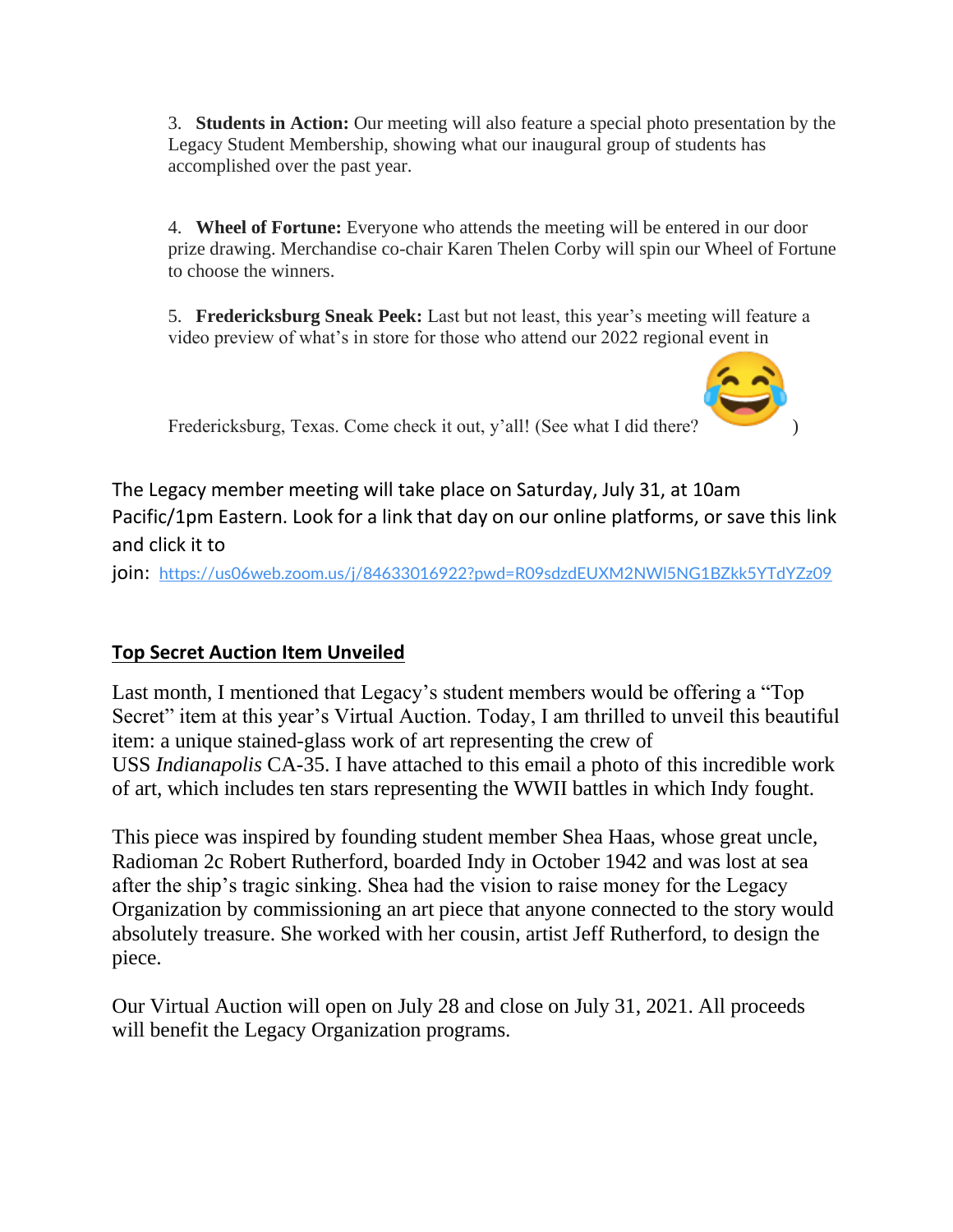#### *Never Give Up!***: The Encore**

This year's reunion will feature an encore presentation of the Legacy webinar, *Never Give Up!,* which was first presented by Legacy Education Committee earlier this year. Hosted by Jim Belcher, Jr., this two-part event covers the history of USS *Indianapolis,* including new and personal insights from Indy Survivor Dick Thelen, Survivor and Lost-at-Sea family members, and guest presenters. If you missed *Never Give Up!* The first time around, the reunion is a great time to see it.

#### **Online Store**

Honor your heroes with Indy gear! Our online store opens on July 24. All proceeds benefit Legacy programs.

#### **Honor Watch**

Commencing at sunrise on Friday, July 30th, Indy family members will report for our sixth annual Honor Watch at the CA-35 monument in the City of Indianapolis. The Honor Watch was created in 2015 to honor the 879 Indy crew who did not come home, as well as the nine Indy sailors killed when a kamikaze plane struck the ship off Okinawa in March 1945. Families of Survivors and Lost at Sea, along with Honorary Survivors and friends will be joining us to stand watch, and also to share Indy's story and incredible legacy with monument visitors. Brigadier General (and Honorary Survivor) Stewart Goodwin, USAF (Ret), will make a special presentation in the afternoon. The Honor Watch is open to the public and will be held rain or shine.

#### **2 Don'ts**

I would like to conclude this edition of the *3-Minute Update* with 2 Don'ts:

- 1. Don't forget to check out the attached photo.
- 2. Don't forget to vote.